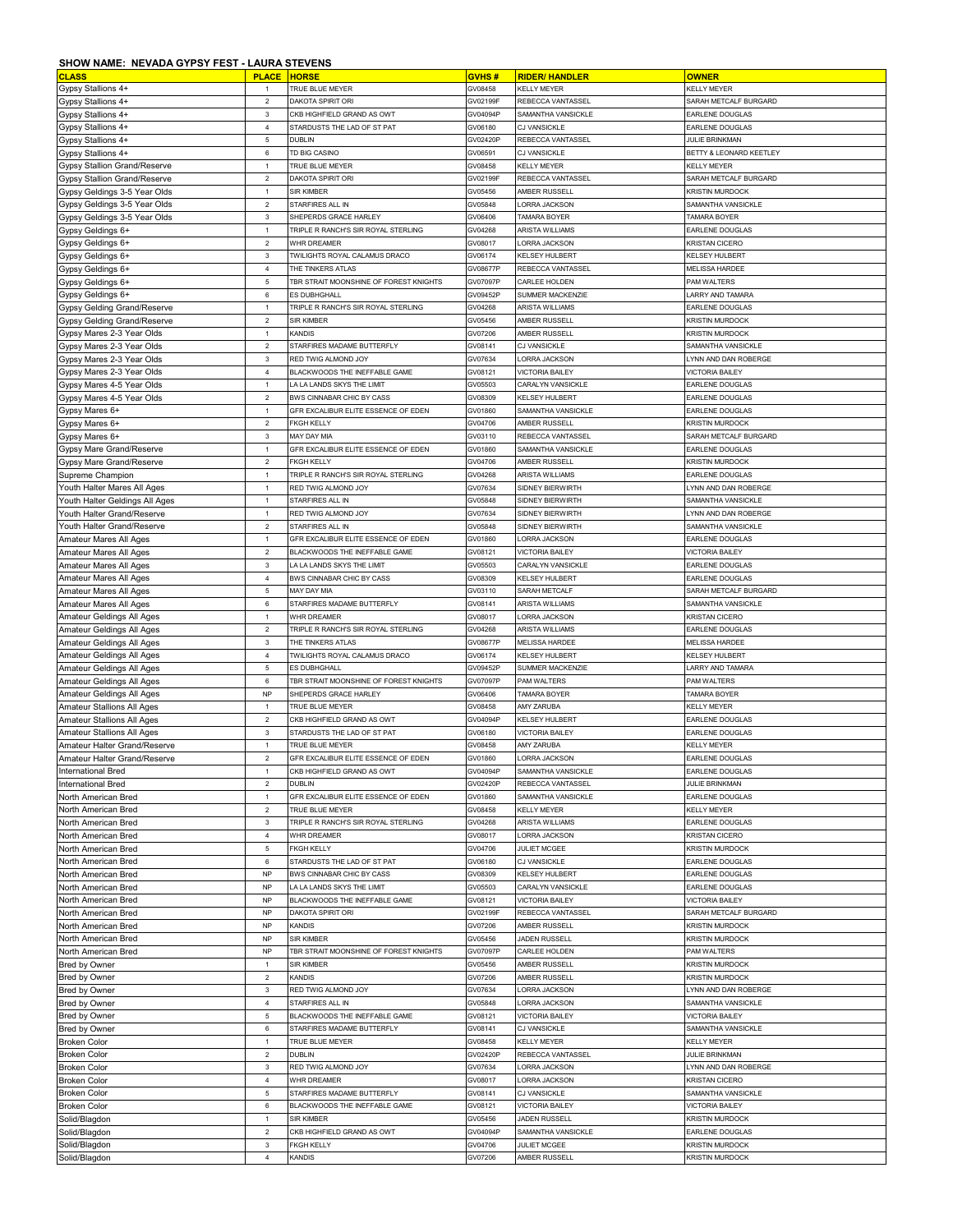| Solid/Blagdon                                                      | 5                              | GFR EXCALIBUR ELITE ESSENCE OF EDEN                                  | GV01860             | SAMANTHA VANSICKLE                          | <b>EARLENE DOUGLAS</b>                           |
|--------------------------------------------------------------------|--------------------------------|----------------------------------------------------------------------|---------------------|---------------------------------------------|--------------------------------------------------|
| Solid/Blagdon                                                      | 6                              | STARFIRES ALL IN                                                     | GV05848             | <b>LORRA JACKSON</b>                        | SAMANTHA VANSICKLE                               |
| Solid/Blagdon                                                      | <b>NP</b>                      | TBR STRAIT MOONSHINE OF FOREST KNIGHTS                               | GV07097P            | CARLEE HOLDEN                               | PAM WALTERS                                      |
| Amateur Broken/Solid/Blagdon                                       | 1                              | TRUE BLUE MEYER                                                      | GV08458             | AMY ZARUBA                                  | KELLY MEYER                                      |
| Amateur Broken/Solid/Blagdon                                       | $\overline{2}$                 | TRIPLE R RANCH'S SIR ROYAL STERLING                                  | GV04268             | ARISTA WILLIAMS                             | EARLENE DOUGLAS                                  |
| Amateur Broken/Solid/Blagdon                                       | $\mathbf{3}$                   | THE TINKERS ATLAS                                                    | GV08677P            | <b>MELISSA HARDEE</b>                       | MELISSA HARDEE                                   |
| Amateur Broken/Solid/Blagdon                                       | $\overline{4}$                 | LA LA LANDS SKYS THE LIMIT                                           | GV05503             | CARALYN VANSICKLE                           | EARLENE DOUGLAS                                  |
| Amateur Broken/Solid/Blagdon                                       | $\mathbf 5$                    | WHR DREAMER                                                          | GV08017             | ORRA JACKSON                                | KRISTAN CICERO                                   |
| Amateur Broken/Solid/Blagdon                                       | 6                              | TBR STRAIT MOONSHINE OF FOREST KNIGHTS                               | GV07097P            | PAM WALTERS                                 | PAM WALTERS                                      |
| Amateur Broken/Solid/Blagdon                                       | <b>NP</b>                      | TWILIGHTS ROYAL CALAMUS DRACO                                        | GV06174             | <b>KELSEY HULBERT</b>                       | KELSEY HULBERT                                   |
| Amateur Showmanship                                                | $\mathbf{1}$                   | TRIPLE R RANCH'S SIR ROYAL STERLING                                  | GV04268             | ARISTA WILLIAMS                             | <b>EARLENE DOUGLAS</b>                           |
| Amateur Showmanship                                                | $\boldsymbol{2}$               | TWILIGHTS ROYAL CALAMUS DRACO                                        | GV06174             | KELSEY HULBERT                              | KELSEY HULBERT                                   |
| Amateur Showmanship                                                | $\mathbf{3}$                   | MAY DAY MIA                                                          | GV03110             | SARAH METCALF                               | SARAH METCALF BURGARD                            |
| Amateur Showmanship                                                | $\overline{4}$<br>$\,$ 5 $\,$  | WHR DREAMER<br>LA LA LANDS SKYS THE LIMIT                            | GV08017<br>GV05503  | ORRA JACKSON<br>CARALYN VANSICKLE           | KRISTAN CICERO<br>EARLENE DOUGLAS                |
| Amateur Showmanship<br>Dressage Suitability In Hand Junior         | $\mathbf{1}$                   | SIR KIMBER                                                           | GV05456             | AMBER RUSSELI                               | <b>KRISTIN MURDOCK</b>                           |
| Dressage Suitability In Hand Junior                                | $\overline{2}$                 | RED TWIG ALMOND JOY                                                  | GV07634             | <b>LORRA JACKSON</b>                        | LYNN AND DAN ROBERGE                             |
| Dressage Suitability In Hand Junior                                | $\mathbf 3$                    | <b>KANDIS</b>                                                        | GV07206             | AMBER RUSSELL                               | <b>KRISTIN MURDOCK</b>                           |
| Dressage Suitability In Hand Junior                                | $\overline{4}$                 | STARFIRES ALL IN                                                     | GV05848             | <b>LORRA JACKSON</b>                        | SAMANTHA VANSICKLE                               |
| Dressage Suitability In Hand Junior                                | 5                              | BWS CINNABAR CHIC BY CASS                                            | GV08309             | KELSEY HULBERT                              | EARLENE DOUGLAS                                  |
| Dressage Suitability In Hand Senior                                | $\mathbf{1}$                   | TRUE BLUE MEYER                                                      | GV08458             | <b>KELLY MEYER</b>                          | <b>KELLY MEYER</b>                               |
| Dressage Suitability In Hand Senior                                | $\overline{2}$                 | CKB HIGHFIELD GRAND AS OWT                                           | GV04094P            | SAMANTHA VANSICKLE                          | EARLENE DOUGLAS                                  |
| Dressage Suitability In Hand Senior                                | $\mathbf 3$                    | <b>FKGH KELLY</b>                                                    | GV04706             | AMBER RUSSELL                               | <b>KRISTIN MURDOCK</b>                           |
| Dressage Suitability In Hand Senior                                | $\overline{4}$                 | GFR EXCALIBUR ELITE ESSENCE OF EDEN                                  | GV01860             | SAMANTHA VANSICKLE                          | EARLENE DOUGLAS                                  |
| Dressage Suitability In Hand Senior                                | $\mathbf 5$                    | TBR STRAIT MOONSHINE OF FOREST KNIGHTS                               | GV07097P            | CARLEE HOLDEN                               | PAM WALTERS                                      |
| Trail In Hand Novice Horse                                         | $\mathbf{1}$                   | RED TWIG ALMOND JOY                                                  | GV07634             | <b>LORRA JACKSON</b>                        | LYNN AND DAN ROBERGE                             |
| Trail In Hand Novice Horse                                         | $\overline{2}$                 | STARFIRES ALL IN                                                     | GV05848             | LORRA JACKSON                               | SAMANTHA VANSICKLE                               |
| Trail In Hand Novice Horse                                         | $\mathbf{3}$                   | BWS CINNABAR CHIC BY CASS                                            | GV08309             | <b>KELSEY HULBERT</b>                       | <b>EARLENE DOUGLAS</b>                           |
| Trail In Hand Junior                                               | $\mathbf{1}$                   | A LA LANDS SKYS THE LIMIT                                            | GV05503             | ORRA JACKSON                                | EARLENE DOUGLAS                                  |
| Trail In Hand Junior                                               | $\overline{2}$                 | <b>SIR KIMBER</b>                                                    | GV05456             | AMBER RUSSELL                               | <b>KRISTIN MURDOCK</b>                           |
| Trail In Hand Junior                                               | $\mathbf{3}$                   | KANDIS                                                               | GV07206             | AMBER RUSSELL                               | <b>KRISTIN MURDOCK</b>                           |
| Trail In Hand Junior                                               | $\overline{4}$                 | BWS CINNABAR CHIC BY CASS                                            | GV08309             | <b>KELSEY HULBERT</b>                       | <b>EARLENE DOUGLAS</b>                           |
| <b>Trail In Hand Junior</b>                                        | 5                              | RED TWIG ALMOND JOY                                                  | GV07634             | ORRA JACKSON                                | YNN AND DAN ROBERGE                              |
| Trail In Hand Junior                                               | 6                              | SHEPERDS GRACE HARLEY                                                | GV06406             | TAMARA BOYER                                | TAMARA BOYER                                     |
| Trail In Hand Junior                                               | <b>NP</b>                      | STARFIRES MADAME BUTTERFLY                                           | GV08141             | <b>KELSEY HULBERT</b>                       | SAMANTHA VANSICKLE                               |
| Trail In Hand Junior                                               | <b>NP</b>                      | STARFIRES ALL IN                                                     | GV05848             | LORRA JACKSON                               | SAMANTHA VANSICKLE                               |
| Trail In Hand Senior                                               | 1                              | DUBLIN                                                               | GV02420P            | REBECCA VANTASSEL                           | <b>JULIE BRINKMAN</b>                            |
| <b>Trail In Hand Senior</b>                                        | $\overline{2}$                 | <b>FKGH KELLY</b>                                                    | GV04706             | AMBER RUSSELL                               | <b>KRISTIN MURDOCK</b>                           |
| Trail In Hand Senior                                               | $\mathbf{3}$<br>$\bf{4}$       | GFR EXCALIBUR ELITE ESSENCE OF EDEN<br>DAKOTA SPIRIT ORI             | GV01860<br>GV02199F | SAMANTHA VANSICKLE<br>REBECCA VANTASSEL     | EARLENE DOUGLAS<br>SARAH METCALF BURGARD         |
| Trail In Hand Senior<br>Trail In Hand Senior                       | 5                              | WHR DREAMER                                                          | GV08017             | LORRA JACKSON                               | KRISTAN CICERO                                   |
| Trail In Hand Senior                                               | 6                              | CKB HIGHFIELD GRAND AS OWT                                           | GV04094P            | SAMANTHA VANSICKLE                          | EARLENE DOUGLAS                                  |
| Trail In Hand Senior                                               | <b>NP</b>                      | ES DUBHGHALL                                                         | GV09452P            | SUMMER MACKENZIE                            | LARRY AND TAMARA                                 |
|                                                                    |                                | TBR STRAIT MOONSHINE OF FOREST KNIGHTS                               |                     |                                             |                                                  |
|                                                                    |                                |                                                                      |                     |                                             |                                                  |
| Trail In Hand Senior                                               | <b>NP</b><br>1                 |                                                                      | GV07097P            | CARLEE HOLDEN                               | PAM WALTERS                                      |
| Youth Trail In Hand                                                | $\overline{2}$                 | RED TWIG ALMOND JOY                                                  | GV07634<br>GV07097P | SIDNEY BIERWIRTH<br>SIDNEY BIERWIRTH        | YNN AND DAN ROBERGE<br>PAM WALTERS               |
| Youth Trail In Hand<br>Amateur Trail In Hand                       | $\mathbf{1}$                   | TBR STRAIT MOONSHINE OF FOREST KNIGHTS<br>LA LA LANDS SKYS THE LIMIT | GV05503             | CARALYN VANSICKLE                           | <b>EARLENE DOUGLAS</b>                           |
| Amateur Trail In Hand                                              | $\overline{2}$                 | TRIPLE R RANCH'S SIR ROYAL STERLING                                  | GV04268             | ARISTA WILLIAMS                             | EARLENE DOUGLAS                                  |
| Amateur Trail In Hand                                              | $\mathbf{3}$                   | TWILIGHTS ROYAL CALAMUS DRACO                                        | GV06174             | KELSEY HULBERT                              | KELSEY HULBERT                                   |
| Amateur Trail In Hand                                              | $\overline{4}$                 | WHR DREAMER                                                          | GV08017             | ORRA JACKSON                                | KRISTAN CICERO                                   |
| Amateur Trail In Hand                                              | 5                              | TBR STRAIT MOONSHINE OF FOREST KNIGHTS                               | GV07097P            | PAM WALTERS                                 | PAM WALTERS                                      |
| Liberty Junior                                                     | 1                              | SHEPERDS GRACE HARLEY                                                | GV06406             | TAMARA BOYER                                | TAMARA BOYER                                     |
| <b>Liberty Senior</b>                                              | $\mathbf{1}$                   | ES DUBHGHALL                                                         | GV09452P            | SUMMER MACKENZIE                            | LARRY AND TAMARA                                 |
| <b>Liberty Senior</b>                                              | $\overline{a}$                 | TRUE BLUE MEYER                                                      | GV08458             | AMY ZARUBA                                  | <b>KELLY MEYER</b>                               |
| Trail Under Saddle Novice Horse                                    | $\mathbf{1}$                   | TD BIG CASINO                                                        | GV06591             | CJ VANSICKLE                                | BETTY & LEONARD KEETLEY                          |
| Trail Under Saddle Novice Horse                                    | $\overline{2}$                 | STARDUSTS THE LAD OF ST PAT                                          | GV06180             | CJ VANSICKLE                                | <b>EARLENE DOUGLAS</b>                           |
| Trail Under Saddle Novice Horse                                    | $\mathbf{3}$                   | BWS CINNABAR CHIC BY CASS                                            | GV08309             | KELSEY HULBERT                              | <b>EARLENE DOUGLAS</b>                           |
| Trail Under Saddle Novice Horse                                    | $\overline{4}$                 | STARFIRES ALL IN                                                     | GV05848             | ORRA JACKSON                                | SAMANTHA VANSICKLE                               |
| Trail Under Saddle Novice Horse                                    | $\mathbf 5$                    | THE TINKERS ATLAS                                                    | GV08677P            | REBECCA VANTASSEL                           | MELISSA HARDEE                                   |
| Trail Under Saddle WT/WJ Junior                                    | $\mathbf{1}$                   | <b>KANDIS</b>                                                        | GV07206             | AMBER RUSSELL                               | <b>KRISTIN MURDOCK</b>                           |
| Trail Under Saddle WT/WJ Junior                                    | $\overline{2}$                 | LA LA LANDS SKYS THE LIMIT                                           | GV05503             | CARALYN VANSICKLE                           | EARLENE DOUGLAS                                  |
| Trail Under Saddle WT/WJ Junior                                    | $\mathbf 3$                    | STARFIRES ALL IN                                                     | GV05848             | LORRA JACKSON                               | SAMANTHA VANSICKLE                               |
| Trail Under Saddle WT/WJ Junior                                    | $\overline{4}$                 | TD BIG CASINO                                                        | GV06591             | CJ VANSICKLE                                | BETTY & LEONARD KEETLEY                          |
| Trail Under Saddle WT/WJ Junior                                    | 5<br>$\mathbf{1}$              | BWS CINNABAR CHIC BY CASS<br>CKB HIGHFIELD GRAND AS OWT              | GV08309<br>GV04094P | <b>KELSEY HULBERT</b><br>SAMANTHA VANSICKLE | <b>EARLENE DOUGLAS</b><br><b>EARLENE DOUGLAS</b> |
| Trail Under Saddle WT/WJ Senior<br>Trail Under Saddle WT/WJ Senior | $\mathbf 2$                    | TWILIGHTS ROYAL CALAMUS DRACO                                        | GV06174             | KELSEY HULBERT                              | KELSEY HULBERT                                   |
|                                                                    | $\mathbf 3$                    | TBR STRAIT MOONSHINE OF FOREST KNIGHTS                               |                     | CARLEE HOLDEN                               | <b>PAM WALTERS</b>                               |
| Trail Under Saddle WT/WJ Senior<br>Trail Under Saddle WT/WJ Senior | $\overline{4}$                 | STARDUSTS THE LAD OF ST PAT                                          | GV07097P<br>GV06180 | CJ VANSICKLE                                | EARLENE DOUGLAS                                  |
| Trail Under Saddle WT/WJ Senior                                    | $\mathbf 5$                    | <b>DUBLIN</b>                                                        | GV02420P            | REBECCA VANTASSEL                           | <b>JULIE BRINKMAN</b>                            |
| Trail Under Saddle WT/WJ Senior                                    | 6                              | WHR DREAMER                                                          | GV08017             | LORRA JACKSON                               | <b>KRISTAN CICERO</b>                            |
| Trail Under Saddle WT/WJ Senior                                    | <b>NP</b>                      | ES DUBHGHALL                                                         | GV09452P            | SUMMER MACKENZIE                            | ARRY AND TAMARA                                  |
| Trail Under Saddle WT/WJ Youth                                     | $\mathbf{1}$                   | TBR STRAIT MOONSHINE OF FOREST KNIGHTS                               | GV07097P            | SIDNEY BIERWIRTH                            | PAM WALTERS                                      |
| Trail Under Saddle WT/WJ Amateur                                   | $\mathbf{1}$                   | TRIPLE R RANCH'S SIR ROYAL STERLING                                  | GV04268             | ARISTA WILLIAMS                             | <b>EARLENE DOUGLAS</b>                           |
| Trail Under Saddle WT/WJ Amateur                                   | $\overline{2}$                 | A LA LANDS SKYS THE LIMIT                                            | GV05503             | CARALYN VANSICKLE                           | EARLENE DOUGLAS                                  |
| Trail Under Saddle WT/WJ Amateur                                   | $\mathbf 3$                    | ES DUBHGHALL                                                         | GV09452P            | SUMMER MACKENZIE                            | LARRY AND TAMARA                                 |
| Trail Under Saddle WT/WJ Amateur                                   | $\overline{4}$                 | TWILIGHTS ROYAL CALAMUS DRACO                                        | GV06174             | KELSEY HULBERT                              | KELSEY HULBERT                                   |
| Trail Under Saddle WT/WJ Amateur                                   | $\overline{5}$                 | MAY DAY MIA                                                          | GV03110             | SARAH METCALF                               | SARAH METCALF BURGARD                            |
| Trail Under Saddle WT/WJ Amateur                                   | 6                              | TBR STRAIT MOONSHINE OF FOREST KNIGHTS                               | GV07097P            | PAM WALTERS                                 | PAM WALTERS                                      |
| Trail Under Saddle WT/WJ Amateur                                   | <b>NP</b>                      | WHR DREAMER                                                          | GV08017             | ORRA JACKSON                                | KRISTAN CICERO                                   |
| Trail Under Saddle WTC/WJL Junior                                  | $\mathbf{1}$                   | <b>SIR KIMBER</b>                                                    | GV05456             | AMBER RUSSELL                               | <b>KRISTIN MURDOCK</b>                           |
| Trail Under Saddle WTC/WJL Junior                                  | $\overline{2}$                 | SHEPERDS GRACE HARLEY                                                | GV06406             | TAMARA BOYER                                | TAMARA BOYER                                     |
| Trail Under Saddle WTC/WJL Senior                                  | $\mathbf{1}$                   | GFR EXCALIBUR ELITE ESSENCE OF EDEN                                  | GV01860             | SAMANTHA VANSICKLE                          | <b>EARLENE DOUGLAS</b>                           |
| Trail Under Saddle WTC/WJL Senior                                  | $\mathbf 2$                    | <b>FKGH KELLY</b>                                                    | GV04706             | AMBER RUSSELL                               | <b>KRISTIN MURDOCK</b>                           |
| Trail Under Saddle WTC/WJL Senior                                  | $\mathbf{3}$                   | DAKOTA SPIRIT ORI                                                    | GV02199F            | REBECCA VANTASSEL                           | SARAH METCALF BURGARD                            |
| Freestyle Junior<br>Freestyle Junior                               | $\mathbf{1}$<br>$\overline{2}$ | <b>SIR KIMBER</b><br><b>KANDIS</b>                                   | GV05456<br>GV07206  | AMBER RUSSELL<br>AMBER RUSSELL              | <b>KRISTIN MURDOCK</b><br><b>KRISTIN MURDOCK</b> |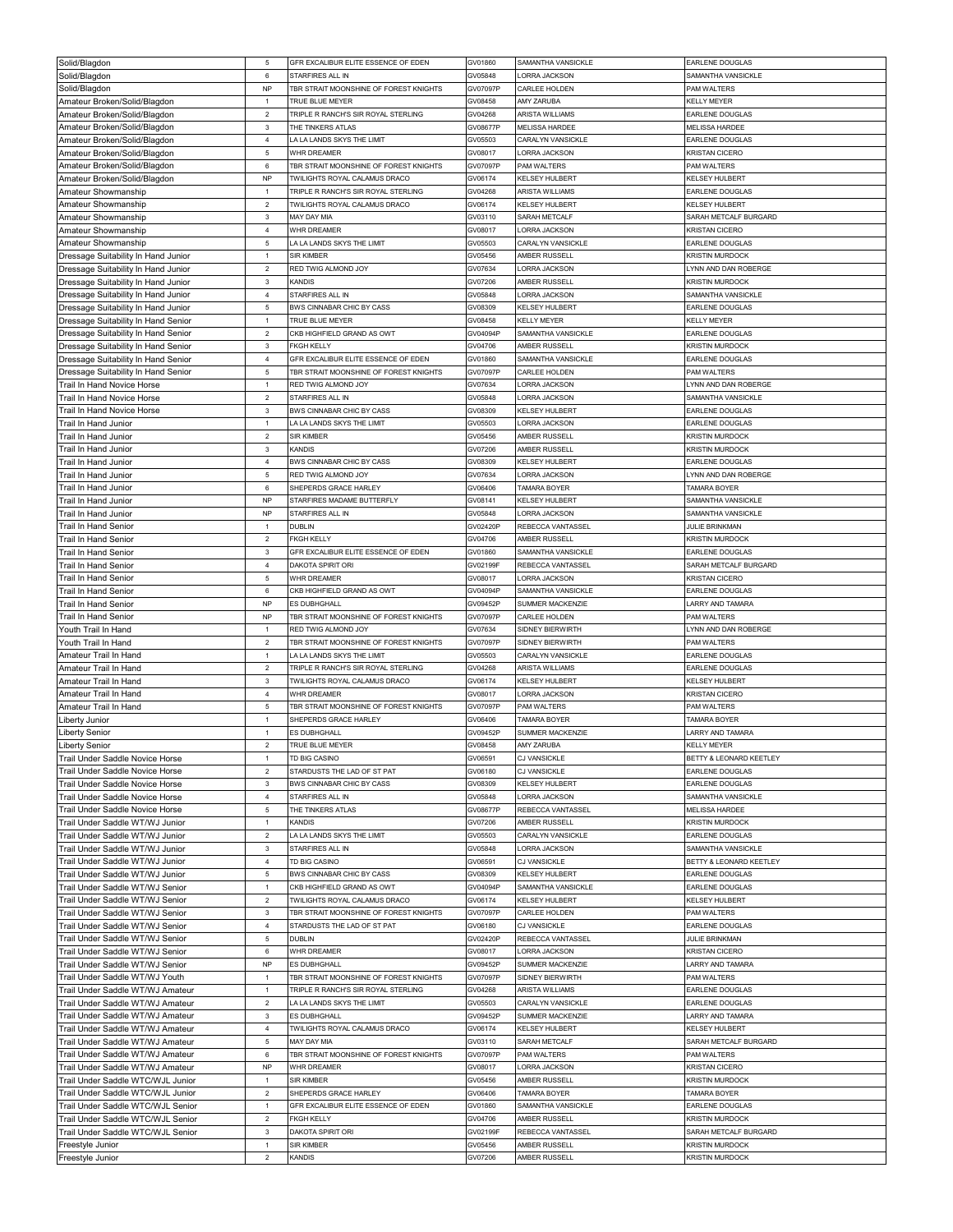| Freestyle Junior                             | 3                         | STARFIRES ALL IN                       | GV05848  | LORRA JACKSON         | SAMANTHA VANSICKLE      |
|----------------------------------------------|---------------------------|----------------------------------------|----------|-----------------------|-------------------------|
| Freestyle Senior                             | $\overline{1}$            | CKB HIGHFIELD GRAND AS OWT             | GV04094P | SAMANTHA VANSICKLE    | EARLENE DOUGLAS         |
| Freestyle Senior                             | $\overline{2}$            | GFR EXCALIBUR ELITE ESSENCE OF EDEN    | GV01860  | SAMANTHA VANSICKLE    | <b>EARLENE DOUGLAS</b>  |
|                                              |                           |                                        |          |                       |                         |
| Freestyle Senior                             | $\ensuremath{\mathsf{3}}$ | STARDUSTS THE LAD OF ST PAT            | GV06180  | <b>CJ VANSICKLE</b>   | EARLENE DOUGLAS         |
| Freestyle Senior                             | $\overline{4}$            | <b>FKGH KELLY</b>                      | GV04706  | AMBER RUSSELL         | <b>KRISTIN MURDOCK</b>  |
| Freestyle Amateur                            | $\mathbf{1}$              | LA LA LANDS SKYS THE LIMIT             | GV05503  | CARALYN VANSICKLE     | <b>EARLENE DOUGLAS</b>  |
| Freestyle Amateur                            | $\overline{2}$            | WHR DREAMER                            | GV08017  | LORRA JACKSON         | <b>KRISTAN CICERO</b>   |
| Freestyle Amateur                            | $\ensuremath{\mathsf{3}}$ | ES DUBHGHALL                           | GV09452F | SUMMER MACKENZIE      | ARRY AND TAMARA         |
| Freestyle Amateur                            | $\overline{4}$            | TWILIGHTS ROYAL CALAMUS DRACO          | GV06174  | <b>KELSEY HULBERT</b> | KELSEY HULBERT          |
| Freestyle Amateur                            | $\mathbf 5$               | TRIPLE R RANCH'S SIR ROYAL STERLING    | GV04268  | ARISTA WILLIAMS       | <b>EARLENE DOUGLAS</b>  |
|                                              | $\mathbf{1}$              | DUBLIN                                 | GV02420F | REBECCA VANTASSEL     | JULIE BRINKMAN          |
| Dressage Suitability Under Saddle WT         |                           |                                        |          |                       |                         |
| Dressage Suitability Under Saddle WT         | $\sqrt{2}$                | STARFIRES ALL IN                       | GV05848  | ORRA JACKSON          | SAMANTHA VANSICKLE      |
| Dressage Suitability Under Saddle WT         | $\mathbf 3$               | CKB HIGHFIELD GRAND AS OWT             | GV04094F | SAMANTHA VANSICKLE    | <b>EARLENE DOUGLAS</b>  |
| Dressage Suitability Under Saddle WT         | $\overline{4}$            | KANDIS                                 | GV07206  | AMBER RUSSELI         | <b>KRISTIN MURDOCK</b>  |
| Dressage Suitability Under Saddle WT         | $\mathbf 5$               | STARDUSTS THE LAD OF ST PAT            | GV06180  | HEATHER ERCOLANO      | <b>EARLENE DOUGLAS</b>  |
| Dressage Suitability Under Saddle WT         | $\,6\,$                   | TRUE BLUE MEYER                        | GV08458  | <b>KELLY MEYER</b>    | <b>KELLY MEYER</b>      |
| Dressage Suitability Under Saddle WT Amateur | $\mathbf{1}$              | <b>WHR DRFAMER</b>                     | GV08017  | <b>LORRA JACKSON</b>  | <b>KRISTAN CICERO</b>   |
| Dressage Suitability Under Saddle WT Amateur | $\overline{2}$            | TRIPLE R RANCH'S SIR ROYAL STERLING    | GV04268  | ARISTA WILLIAMS       | EARLENE DOUGLAS         |
|                                              |                           | TRUE BLUE MEYER                        |          |                       |                         |
| Dressage Suitability Under Saddle WT Amateur | $\mathbf 3$               |                                        | GV08458  | AMY ZARUBA            | <b>KELLY MEYER</b>      |
| Dressage Suitability Under Saddle WT Amateur | $\sqrt{4}$                | TWILIGHTS ROYAL CALAMUS DRACO          | GV06174  | KELSEY HULBERT        | KELSEY HULBERT          |
| Dressage Suitability Under Saddle WT Amateur | $\mathbf 5$               | LA LA LANDS SKYS THE LIMIT             | GV05503  | CARALYN VANSICKLE     | <b>FARLENE DOUGLAS</b>  |
| Dressage Suitability Under Saddle WTC        | $\mathbf{1}$              | <b>FKGH KELLY</b>                      | GV04706  | AMBER RUSSELL         | <b>KRISTIN MURDOCK</b>  |
| Dressage Suitability Under Saddle WTC        | $\overline{2}$            | TBR STRAIT MOONSHINE OF FOREST KNIGHTS | GV07097F | CARLEE HOLDEN         | PAM WALTERS             |
| Dressage Suitability Under Saddle WTC        | $\ensuremath{\mathsf{3}}$ | GFR EXCALIBUR ELITE ESSENCE OF EDEN    | GV01860  | SAMANTHA VANSICKLE    | EARLENE DOUGLAS         |
| Dressage Suitability Under Saddle WTC        | $\bf{4}$                  | SIR KIMBER                             | GV05456  | JULIET MCGEE          | <b>KRISTIN MURDOCK</b>  |
|                                              |                           |                                        |          |                       |                         |
| English Pleasure WT Novice Horse             | $\mathbf{1}$              | STARFIRES ALL IN                       | GV05848  | <b>LORRA JACKSON</b>  | SAMANTHA VANSICKLE      |
| English Pleasure WT Novice Horse             | $\mathbf 2$               | TRUE BLUE MEYER                        | GV08458  | <b>KELLY MEYER</b>    | <b>KELLY MEYER</b>      |
| English Pleasure WT Novice Horse             | $\mathbf 3$               | BWS CINNABAR CHIC BY CASS              | GV08309  | <b>KELSEY HULBERT</b> | EARLENE DOUGLAS         |
| English Pleasure WT Junior                   | $\mathbf{1}$              | STARFIRES ALL IN                       | GV05848  | LORRA JACKSON         | SAMANTHA VANSICKLE      |
| English Pleasure WT Junior                   | $\overline{2}$            | KANDIS                                 | GV07206  | AMBER RUSSELL         | <b>KRISTIN MURDOCK</b>  |
| English Pleasure WT Junior                   | $\ensuremath{\mathsf{3}}$ | BWS CINNABAR CHIC BY CASS              | GV08309  | KELSEY HULBERT        | <b>EARLENE DOUGLAS</b>  |
| English Pleasure WT Senior                   | $\mathbf{1}$              | CKB HIGHFIELD GRAND AS OWT             | GV04094F | SAMANTHA VANSICKLE    | <b>EARLENE DOUGLAS</b>  |
|                                              | $\sqrt{2}$                | TRUE BLUE MEYER                        | GV08458  | <b>KELLY MEYER</b>    | KELLY MEYER             |
| English Pleasure WT Senior                   |                           |                                        |          |                       |                         |
| English Pleasure WT Senior                   | 3                         | DUBLIN                                 | GV02420F | REBECCA VANTASSEL     | JULIE BRINKMAN          |
| English Pleasure WT Senior                   | 4                         | STARDUSTS THE LAD OF ST PAT            | GV06180  | HEATHER ERCOLANO      | EARLENE DOUGLAS         |
| English Pleasure WT Amateur                  | $\overline{1}$            | TRUE BLUE MEYER                        | GV08458  | AMY ZARUBA            | <b>KELLY MEYER</b>      |
| English Pleasure WT Amateur                  | $\sqrt{2}$                | TRIPLE R RANCH'S SIR ROYAL STERLING    | GV04268  | ARISTA WILLIAMS       | EARLENE DOUGLAS         |
| English Pleasure WT Amateur                  | $\mathbf 3$               | TWILIGHTS ROYAL CALAMUS DRACO          | GV06174  | <b>KELSEY HULBERT</b> | <b>KELSEY HULBERT</b>   |
| English Pleasure WT Amateur                  | $\overline{4}$            | WHR DREAMER                            | GV08017  | ORRA JACKSON          | <b>KRISTAN CICERO</b>   |
| English Pleasure WT Amateur                  | $\mathbf 5$               | LA LA LANDS SKYS THE LIMIT             | GV05503  | CARALYN VANSICKLE     | EARLENE DOUGLAS         |
|                                              |                           |                                        |          |                       |                         |
| English Pleasure WTC                         | $\mathbf{1}$              | GFR EXCALIBUR ELITE ESSENCE OF EDEN    | GV01860  | SAMANTHA VANSICKLE    | EARLENE DOUGLAS         |
| English Pleasure WTC                         | $\mathbf 2$               | TBR STRAIT MOONSHINE OF FOREST KNIGHTS | GV07097F | CARLEE HOLDEN         | PAM WALTERS             |
| English Pleasure WTC                         | $\mathbf{3}$              | SIR KIMBER                             | GV05456  | <b>JULIET MCGEE</b>   | <b>KRISTIN MURDOCK</b>  |
|                                              |                           |                                        |          |                       |                         |
| English Pleasure WTC                         | $\overline{4}$            | <b>FKGH KELLY</b>                      | GV04706  | AMBER RUSSELL         | <b>KRISTIN MURDOCK</b>  |
| English Pleasure WTC Amateur                 | $\mathbf{1}$              | STARFIRES ALL IN                       | GV05848  | HEATHER ERCOLANO      | SAMANTHA VANSICKLE      |
|                                              | $\mathbf{1}$              | <b>WHR DRFAMER</b>                     | GV08017  | <b>LORRA JACKSON</b>  | <b>KRISTAN CICERO</b>   |
| <b>English Equitation WT Amateur</b>         |                           |                                        |          |                       |                         |
| <b>English Equitation WT Amateur</b>         | $\overline{2}$            | TRIPLE R RANCH'S SIR ROYAL STERLING    | GV04268  | ARISTA WILLIAMS       | <b>EARLENE DOUGLAS</b>  |
| <b>English Equitation WT Amateur</b>         | $\mathbf{3}$              | LA LA LANDS SKYS THE LIMIT             | GV05503  | CARALYN VANSICKLE     | EARLENE DOUGLAS         |
| <b>English Equitation WT Amateur</b>         | $\overline{4}$            | TWILIGHTS ROYAL CALAMUS DRACO          | GV06174  | <b>KELSEY HULBERT</b> | KELSEY HULBERT          |
| Hunter Under Saddle WT                       | $\mathbf{1}$              | CKB HIGHFIELD GRAND AS OWT             | GV04094F | SAMANTHA VANSICKLE    | EARLENE DOUGLAS         |
| Hunter Under Saddle WT                       | $\overline{2}$            | STARDUSTS THE LAD OF ST PAT            | GV06180  | HEATHER ERCOLANO      | <b>EARLENE DOUGLAS</b>  |
| Hunter Under Saddle WTC                      | $\mathbf{1}$              | GFR EXCALIBUR ELITE ESSENCE OF EDEN    | GV01860  | SAMANTHA VANSICKLE    | <b>FARLENE DOUGLAS</b>  |
| Hunter Under Saddle WTC                      | $\overline{2}$            | TRIPLE R RANCH'S SIR ROYAL STERLING    | GV04268  | HEATHER ERCOLANO      | EARLENE DOUGLAS         |
|                                              | $\overline{1}$            |                                        |          | REBECCA VANTASSEL     |                         |
| Western Pleasure WJ Novice Horse             |                           | THE TINKERS ATLAS                      | GV08677F |                       | <b>MELISSA HARDEE</b>   |
| Western Pleasure WJ Novice Horse             | $\overline{2}$            | STARFIRES ALL IN                       | GV05848  | LORRA JACKSON         | SAMANTHA VANSICKLE      |
| Western Pleasure WJ Novice Horse             | $\mathbf{3}$              | TD BIG CASINO                          | GV06591  | CJ VANSICKLE          | BETTY & LEONARD KEETLEY |
| Western Pleasure WJ Novice Horse             | $\overline{4}$            | BWS CINNABAR CHIC BY CASS              | GV08309  | KELSEY HULBERT        | EARLENE DOUGLAS         |
| Western Pleasure WJ Junior                   | $\mathbf{1}$              | STARFIRES ALL IN                       | GV05848  | ORRA JACKSON          | SAMANTHA VANSICKLE      |
| Western Pleasure WJ Junior                   | $\overline{2}$            | TD BIG CASINO                          | GV06591  | CJ VANSICKLE          | BETTY & LEONARD KEETLEY |
| Western Pleasure WJ Junior                   | 3                         | KANDIS                                 | GV07206  | AMBER RUSSELL         | <b>KRISTIN MURDOCK</b>  |
| Western Pleasure WJ Junior                   | $\overline{4}$            | BWS CINNABAR CHIC BY CASS              | GV08309  | <b>KELSEY HULBERT</b> | EARLENE DOUGLAS         |
| Western Pleasure WJ Senior                   | $\mathbf{1}$              | CKB HIGHFIELD GRAND AS OWT             | GV04094F | SAMANTHA VANSICKLE    | EARLENE DOUGLAS         |
|                                              |                           |                                        |          |                       |                         |
| Western Pleasure WJ Senior                   | $\mathbf 2$               | STARDUSTS THE LAD OF ST PAT            | GV06180  | CJ VANSICKLE          | <b>EARLENE DOUGLAS</b>  |
| Western Pleasure WJ Senior                   | $\mathbf{3}$              | TBR STRAIT MOONSHINE OF FOREST KNIGHTS | GV07097F | CARLEE HOLDEN         | PAM WALTERS             |
| Western Pleasure WJ Senior                   | $\overline{4}$            | MAY DAY MIA                            | GV03110  | REBECCA VANTASSEL     | SARAH METCALF BURGARD   |
| Western Pleasure WJ Senior                   | $\overline{5}$            | ES DUBHGHALL                           | GV09452F | SUMMER MACKENZIE      | LARRY AND TAMARA        |
| Western Pleasure WJ Amateur                  | $\mathbf{1}$              | TRIPLE R RANCH'S SIR ROYAL STERLING    | GV04268  | ARISTA WILLIAMS       | <b>EARLENE DOUGLAS</b>  |
| Western Pleasure WJ Amateur                  | $\overline{2}$            | WHR DREAMER                            | GV08017  | LORRA JACKSON         | <b>KRISTAN CICERO</b>   |
| Western Pleasure WJ Amateur                  | $\mathbf{3}$              | LA LA LANDS SKYS THE LIMIT             | GV05503  | CARALYN VANSICKLE     | EARLENE DOUGLAS         |
| Western Pleasure WJ Amateur                  | $\overline{4}$            | TWILIGHTS ROYAL CALAMUS DRACO          | GV06174  | KELSEY HULBERT        | KELSEY HULBERT          |
|                                              |                           |                                        |          |                       |                         |
| Western Pleasure WJ Amateur                  | $\mathbf 5$               | THE TINKERS ATLAS                      | GV08677F | MELISSA HARDEE        | MELISSA HARDEE          |
| Western Pleasure WJ Amateur                  | 6                         | MAY DAY MIA                            | GV03110  | SARAH METCALF         | SARAH METCALF BURGARD   |
| Western Pleasure WJ Amateur                  | <b>NP</b>                 | ES DUBHGHALL                           | GV09452F | SUMMER MACKENZIE      | LARRY AND TAMARA        |
| Western Pleasure WJ Amateur                  | <b>NP</b>                 | TBR STRAIT MOONSHINE OF FOREST KNIGHTS | GV07097P | PAM WALTERS           | PAM WALTERS             |
| Western Pleasure WJL Junior                  | $\mathbf{1}$              | SIR KIMBER                             | GV05456  | AMBER RUSSELL         | <b>KRISTIN MURDOCK</b>  |
| Western Pleasure WJL Junior                  | $\overline{2}$            | SHEPERDS GRACE HARLEY                  | GV06406  | TAMARA BOYER          | TAMARA BOYER            |
| Western Pleasure WJL Senior                  | $\mathbf{1}$              | DAKOTA SPIRIT ORI                      | GV02199F | REBECCA VANTASSEL     | SARAH METCALF BURGARD   |
| Western Pleasure WJL Senior                  | $\overline{2}$            | GFR EXCALIBUR ELITE ESSENCE OF EDEN    | GV01860  | SAMANTHA VANSICKLE    | EARLENE DOUGLAS         |
|                                              |                           |                                        |          |                       |                         |
| Western Pleasure WJL Senior                  | $\mathbf 3$               | <b>FKGH KELLY</b>                      | GV04706  | AMBER RUSSELL         | <b>KRISTIN MURDOCK</b>  |
| Western Pleasure WJL Amateur                 | $\mathbf{1}$              | STARFIRES ALL IN                       | GV05848  | HEATHER ERCOLANO      | SAMANTHA VANSICKLE      |
| Western Pleasure WJL Amateur                 | $\overline{2}$            | SHEPERDS GRACE HARLEY                  | GV06406  | <b>TAMARA BOYER</b>   | <b>TAMARA BOYER</b>     |
| Western Horsemanship WJ Amateur              | $\mathbf{1}$              | TRIPLE R RANCH'S SIR ROYAL STERLING    | GV04268  | ARISTA WILLIAMS       | EARLENE DOUGLAS         |
| Western Horsemanship WJ Amateur              | $\sqrt{2}$                | WHR DREAMER                            | GV08017  | ORRA JACKSON          | <b>KRISTAN CICERO</b>   |
| Western Horsemanship WJ Amateur              | $\ensuremath{\mathsf{3}}$ | TWILIGHTS ROYAL CALAMUS DRACO          | GV06174  | <b>KELSEY HULBERT</b> | <b>KELSEY HULBERT</b>   |
| Western Horsemanship WJ Amateur              | $\overline{4}$            | LA LA LANDS SKYS THE LIMIT             | GV05503  | CARALYN VANSICKLE     | EARLENE DOUGLAS         |